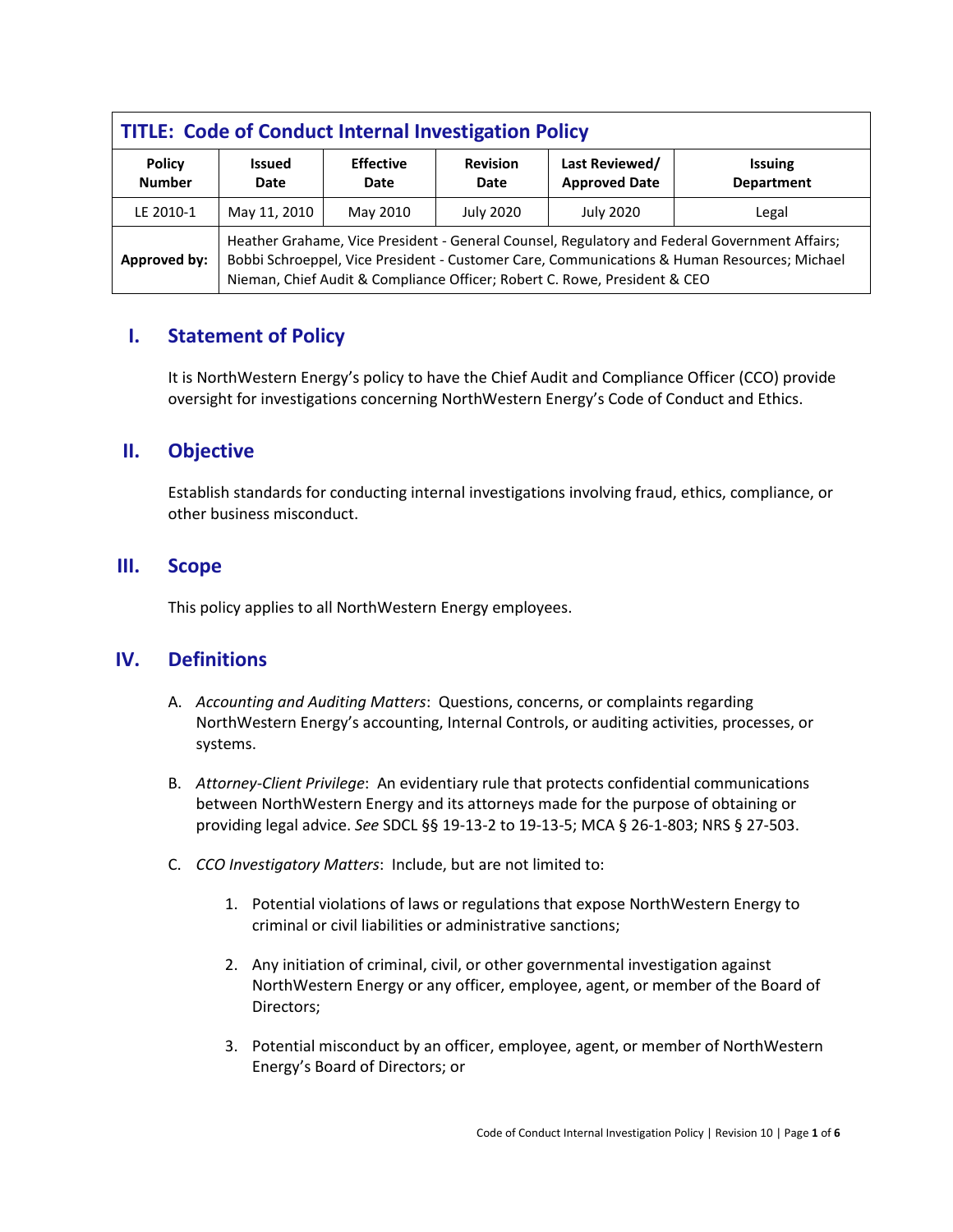4. Potential Code of Conduct and Ethics violations.

Generally, the CCO will not be in charge of investigatory matters that involve employee relations issues investigated by Human Resources; matters that involve federal energy regulatory requirements investigated by the FERC Compliance Department; or matters that involve accidents, injuries or operational incidents.

- D. *Confidential*: In the context of this policy, "confidential" means the protection of information regarding an internal investigation.
- E. *Impartiality*: Proceeding without bias or prejudice.
- F. *Internal Controls*: Processes designed to provide reasonable assurance regarding the reliability of:
	- 1. Financial reporting and the preparation of financial statements, including maintenance of accurate, detailed records; approvals for financial transactions; and prevention of unauthorized acquisition, use, or disposition of assets;
	- 2. Operational information;
	- 3. Effectiveness and efficiency of operations;
	- 4. Safeguarding of assets; and
	- 5. Compliance with laws, regulations, and contracts.
- G. *Investigation*: The process of fact gathering for the purpose of determining whether a violation of a NorthWestern Energy policy or the Code of Conduct and Ethics occurred, or whether the Company, through its employees, agents, or Board of Directors, violated any regulation or law.
- H. *Objectivity*: Ability to express or deal with facts or conditions as perceived without distortion by personal feelings, animosity, jealousy, personal relationships, prejudices, or interpretations. Any party conducting an investigation must ensure that he or she is objective and unbiased in fact and appearance.
- I. *Work Product Doctrine*: A legal doctrine that protects documents and tangible things otherwise discoverable prepared in anticipation of litigation or for trial. *See* SDCL § 15-6-26(b); MCA § 25-20-26(b).

# **V. Policy Provisions**

## **A. Procedures**

When information concerning fraud, non-compliance with one of the Company's policies or the Code of Conduct and Ethics, or ethical misconduct arises, the recipient of such information must notify the CCO immediately. (Note: generally, the CCO will not be in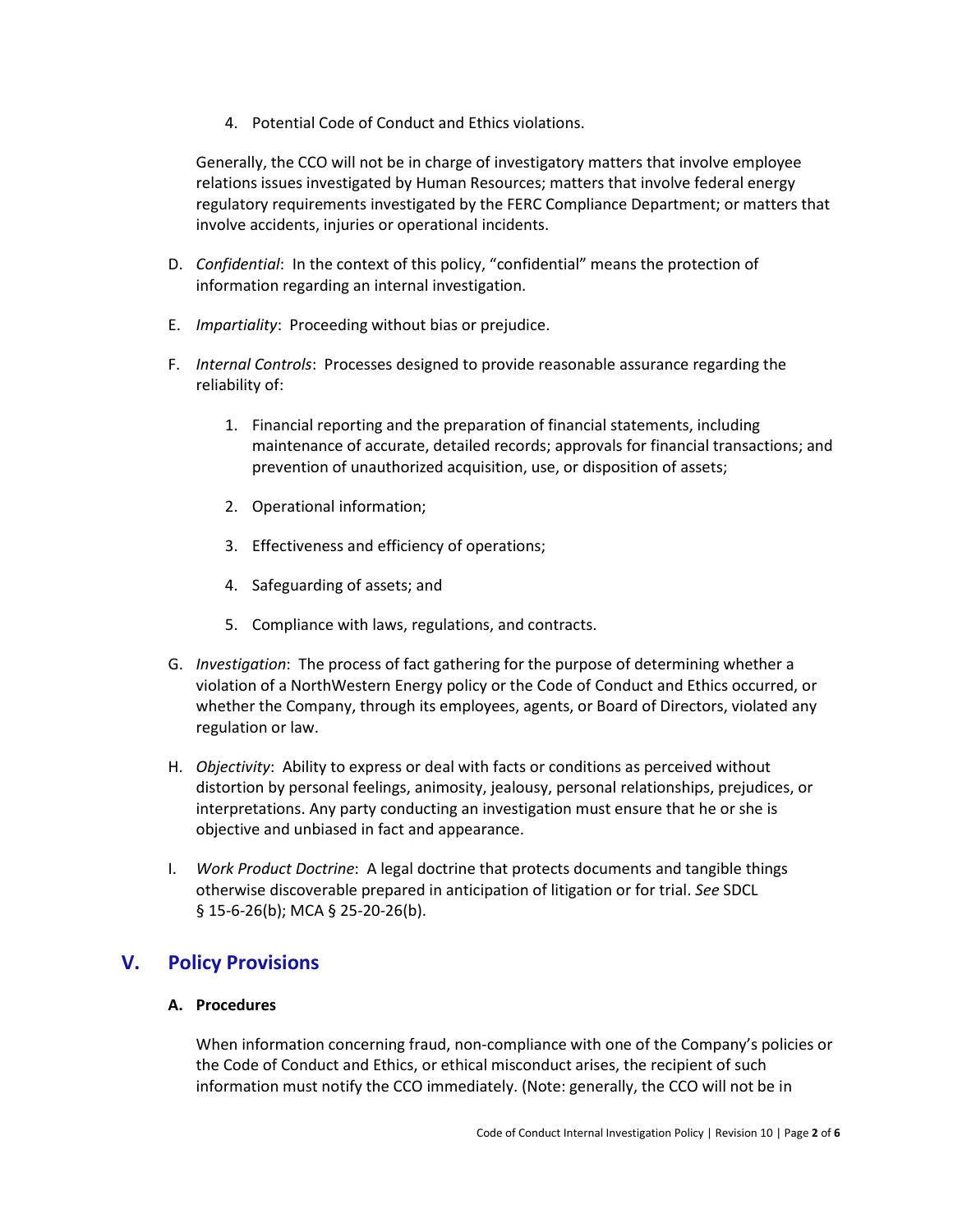charge of investigatory matters that involve employee relations issues investigated by Human Resources; matters that involve federal energy regulatory requirements investigated by the FERC Compliance Department; or matters that involve accidents, injuries or operational incidents. However, those matters should still consider these Procedures, emphasizing the need for independence/objectivity when conducting investigations.) As soon as practicable, the CCO will review the matter to determine if it involves an allegation of significance. There is no hard-and-fast definition of "significance." The determination by the CCO will involve evaluating the credibility of the allegations as well as the potential risks. If the allegations are determined to be significant, the CCO may:

- 1. Involve NorthWestern Energy's Legal Department to provide any required legal advice. If the allegations call into question the conduct of any member of the Legal Department, the CCO or vice president of Human Resources will be in charge of the investigation, and outside counsel will be selected to conduct the investigation or provide legal advice to the Company.
- 2. Recommend the actions that NorthWestern Energy should take.
- 3. Assign an individual to manage the investigation who has had no involvement in the alleged misconduct and is able to conduct the investigation with objectivity.
- 4. If appropriate issue a memorandum, reviewed by the Legal Department if necessary, that institutes a confidential internal investigation, defines the scope of the investigation, and authorizes those conducting the investigation to inform affected NorthWestern Energy employees that they are instructed to cooperate with the investigation.
- 5. In cases where legal advice is desired or litigation is anticipated, the CCO will discuss the matter with the Legal Department. If it is determined that the investigation will be conducted under the direction and supervision of the Legal Department, the CCO will issue a written request to the Legal Department. In those cases, advice should be sought from the Legal Department before any investigation is conducted.

#### **B. Confidentiality**

- 1. Reports of alleged violations or inquiries of any of NorthWestern Energy's policies, procedures, or Code of Conduct and Ethics will be treated as confidential to the extent possible, as allowed by law, and subject to the confidentiality protections contained in NorthWestern Energy's Complaint Procedures Regarding Auditing and Accounting Matters under "Complaints by Employees or Received by the Company." Written and oral information collected during the course of an investigation will only be shared with those who have a need to know. Distribution and copying of investigative reports will be limited in the same manner.
- 2. All documents created during the course of an investigation should be treated as confidential and marked accordingly. The Legal Department will provide guidance, such as the marking of documents, necessary to protect communications or documents protected by the attorney-client privilege or the work product doctrine.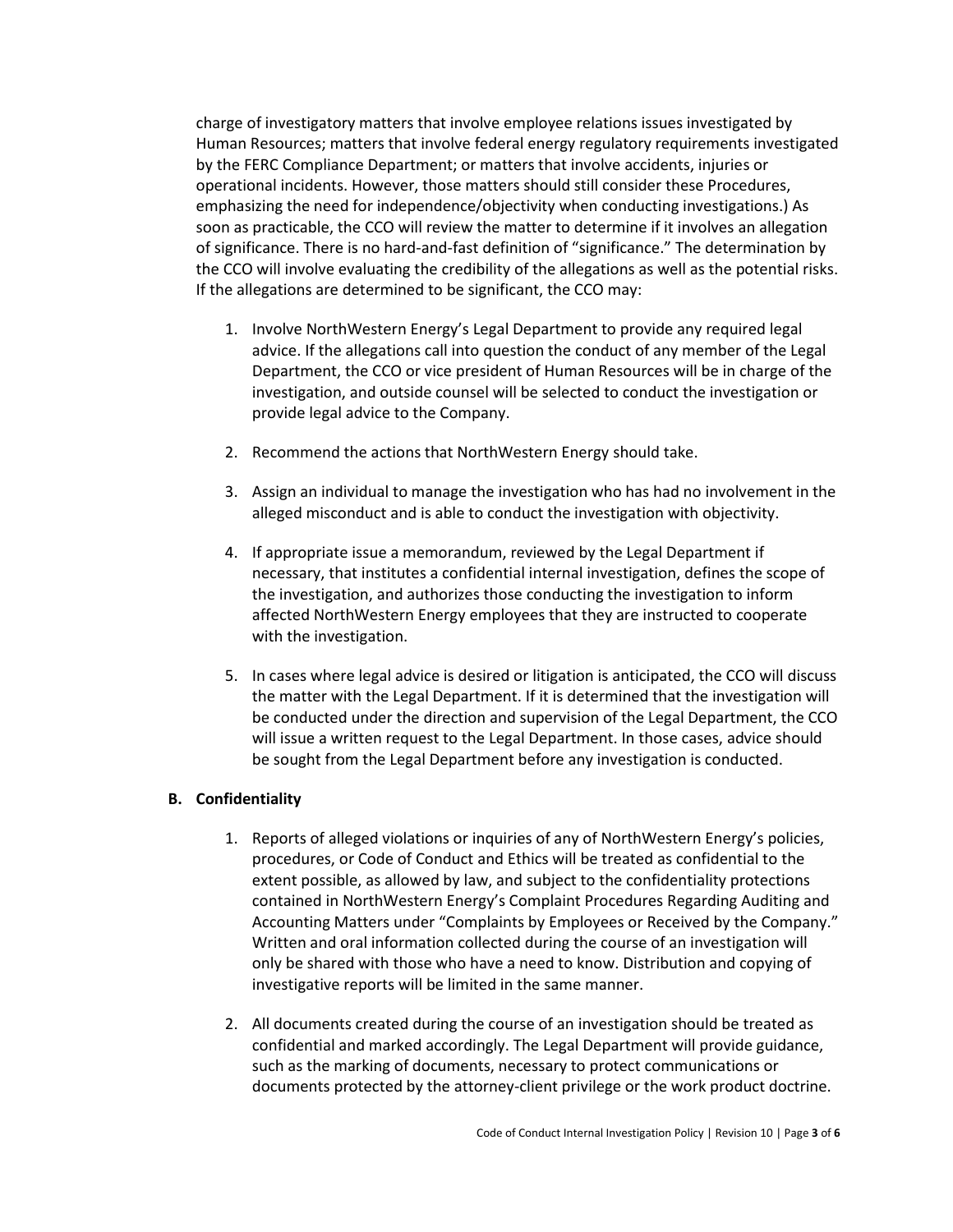All documents created during the course of an investigation will be kept for their pertinent retention period, to be determined by the Legal Dept.

#### **C. Documentation**

When conducting an investigation as defined by this policy, the investigator should use the established standard investigation report template as guidance for the investigation and maintain sufficient records to document the following:

- 1. The basis for the investigation (i.e., the source and substance of the allegations and the source of the request for the investigation);
- 2. The investigative actions taken (i.e., names of parties interviewed, documents reviewed, etc.);
- 3. The essence of the results of the investigative interviews; and
- 4. A summary of the investigative findings and recommended actions.

All documents collected in accordance with this policy must be handled in accordance with the guidance in Section B.

#### **D. Responsibilities**

- 1. *Investigator*: The investigator is responsible for maintaining the confidentiality and objectivity of the investigation, documenting the results of the investigation, and ensuring that the documentation is maintained as required by this policy.
- 2. *Legal Department*: In appropriate cases, the Legal Department is responsible for providing investigators with instructions necessary to ensure protection of the company's attorney-client privilege and of work product. If litigation is reasonably anticipated, the Legal Department is also responsible for issuing a legal hold notice.
- 3. *CCO*: The CCO is responsible for communicating this policy, providing investigative support as appropriate, providing guidance and training to investigators as needed, and conducting, referring, or reassigning internal investigations. The CCO is also responsible for discussing the results of the investigation with appropriate executives within NorthWestern Energy and proposing the necessary corrective or disciplinary measures that need to be taken.

# **VI. Corporate Policy Provisions**

- A. Nothing in this policy is intended to limit an employee's rights under the National Labor Relations Act (NLRA).
- B. If any of the provisions of this policy conflict with federal or state law, the provisions of the federal or state law prevail.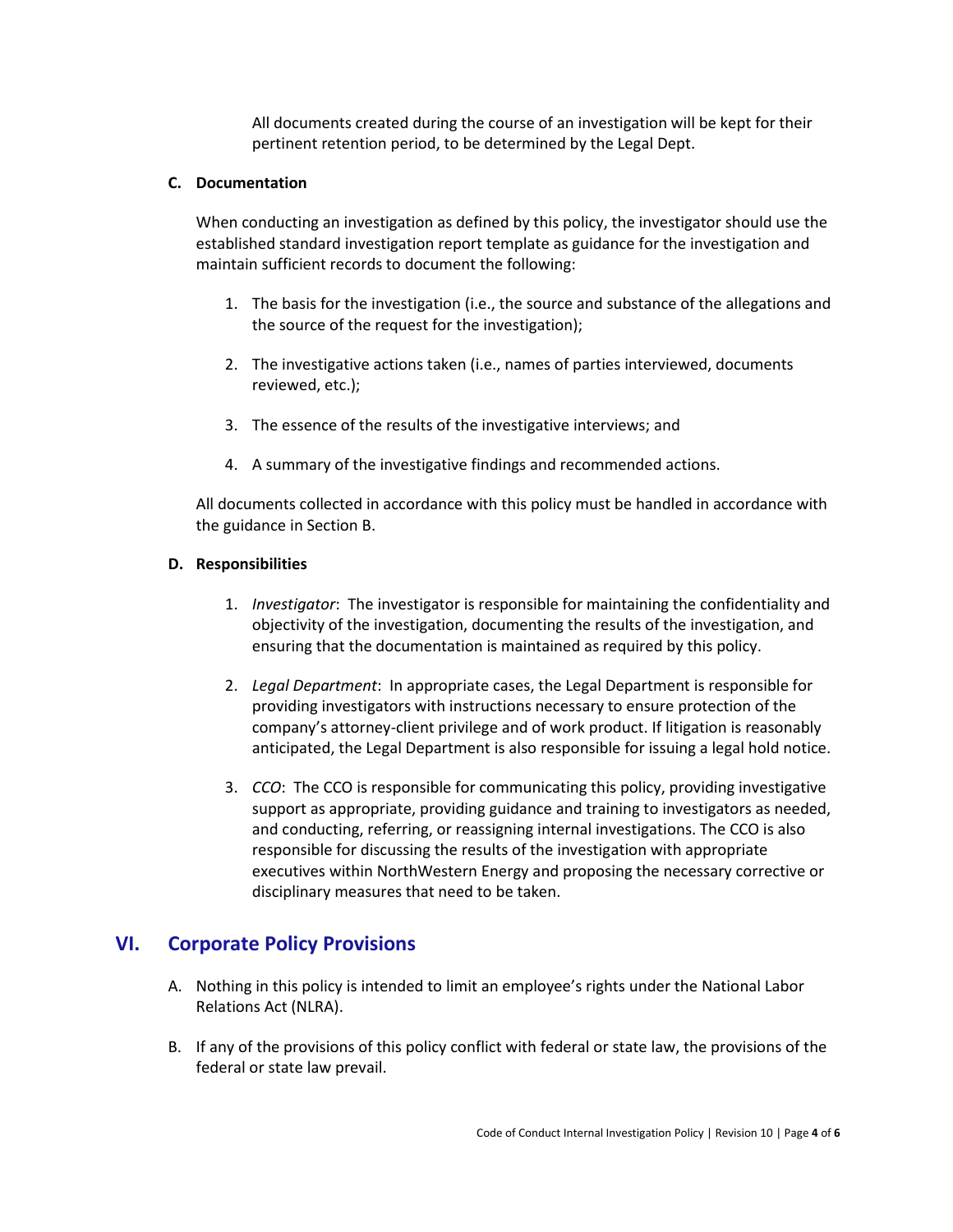- C. If any of the provisions of this policy conflict with those of a collective bargaining agreement (CBA) for covered employees, the provisions of the CBA will prevail.
- D. All employees are expected to comply with this policy. Failure to do so may result in disciplinary action up to and including termination of employment.
- E. The existence of this policy does not create a contract or vested right of employment implied or otherwise. NorthWestern Energy is an at-will employer in South Dakota, Nebraska, and Wyoming.
- F. NorthWestern Energy reserves the right to amend, terminate, or otherwise modify this Policy at any time. The effect of any amendment or modification, however, will be prospective, not retroactive.

### **VII. Additional Resources**

- A. NorthWestern Energy Code of Conduct and Ethics
- B. NorthWestern Energy Corporate Anti-Fraud Policy
- C. NorthWestern Energy Complaint Procedures Regarding Auditing and Accounting Matters
- D. Federal Energy Compliance Policy
- E. NorthWestern Energy Legal Hold Policy
- F. NorthWestern Safety, Health and Environmental Handbooks